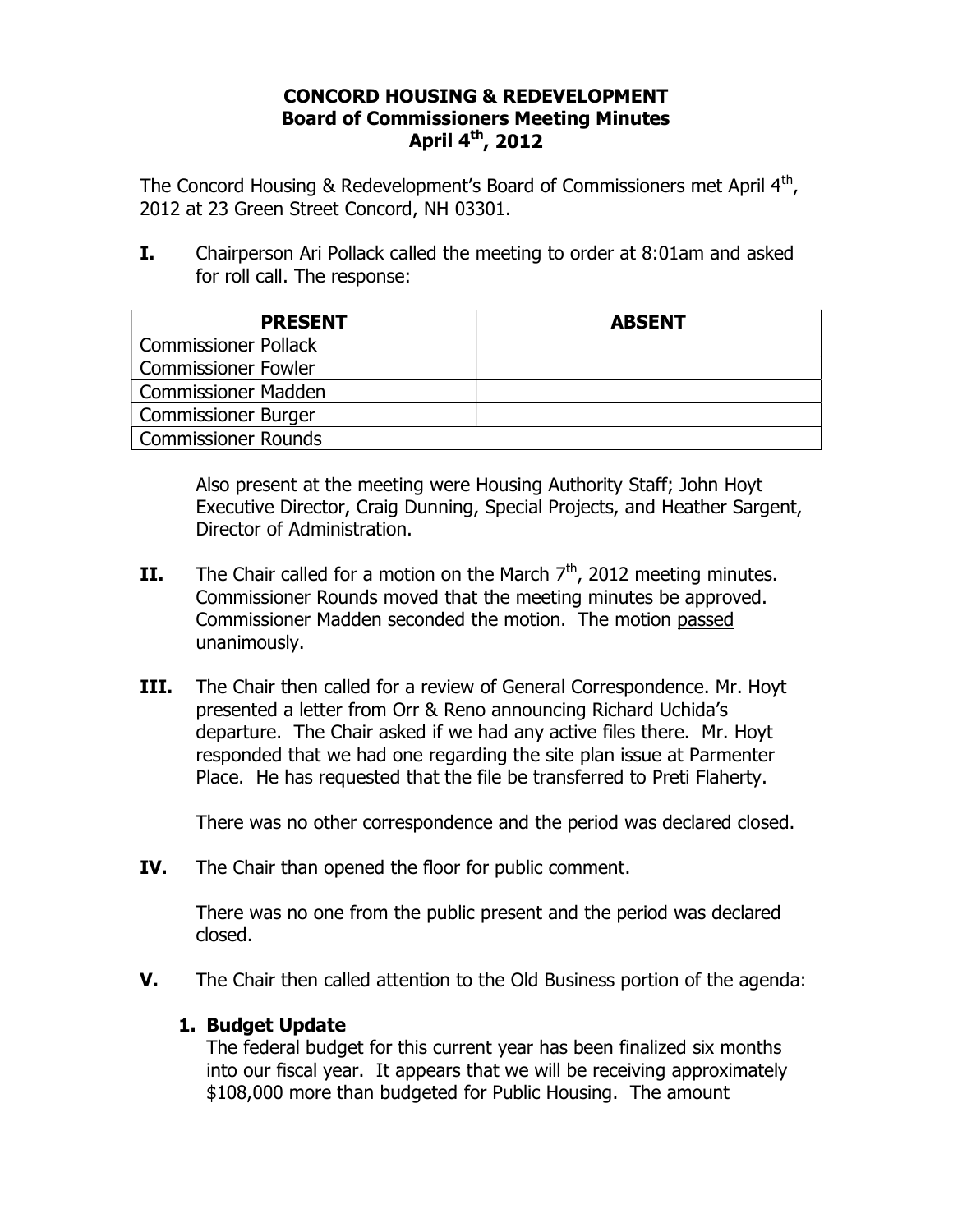budgeted and the amount received for the Capital Fund will be close to equal. The HAP monies are a flow through system so there is funding to cover our HAP expenses. The Administrative Fee for Section 8 however is lower than was budgeted however there is rumor of a 5% increase to this line item that may be allocated by the federal government. Mr. Hoyt reports that the President's proposed budget for next year looks similar to this year. Commissioner Pollack asked if there was a surplus. Mr. Hoyt believes we will be close to budget. Commissioner Pollack asked about the uncommitted balances in the Development Corp. Mr. Hoyt responded that there is \$720,000 in the Development Corp. and \$500,000 in the Central Office Cost Center. Commissioner Rounds inquired about future funding trends. Mr. Hoyt responded that given the presidential election he expected the budget to move into a continuing resolution it could still take a hit in December 2012 due to Super Committee's failures. He also spoke about the trends in Public Housing and HUD's push to divest. He believes the first steps in this state would be a push by HUD to consolidate smaller PHAs.

## **2. Other**

Commissioner Pollack updated the Board regarding the status of Senate Bill 364. He stated that the entire bill had been killed on the Senate floor. This is still a favorable outcome for CH&R as we will continue to issue no trespassing orders in the same manner as we have been.

Mr. Hoyt informed the board that HUD QAD staff from the Oklahoma based office will be at our office in June to conduct a review.

There was no other Old Business to be discussed and the period was declared closed.

- **VI.** The Chair then called attention to the New Business portion of the agenda:
	- **1. RESOLUTION 1284:** Resolution approving the execution and delivery of all loan and related documents in connection with Fannie Mae's assignment of the note and loan; and related matters.

Mr. Hoyt explained that in 2004-2005 the Board voted to obligate a percentage of the Capital Fund every year to payback a bond that was needed to complete the renovation at the JFK Building. Given the current situation with Fannie Mae/Freddie Mac being in Receivership, the Receivers are making them divest. CH&R's bond is part of this divesting process. Commissioner Pollack explained that the paperwork appears to provide more clarification of Fannie Mae's right to assign the bond to some other entity. Commissioner Fowler asked if the terms would remain